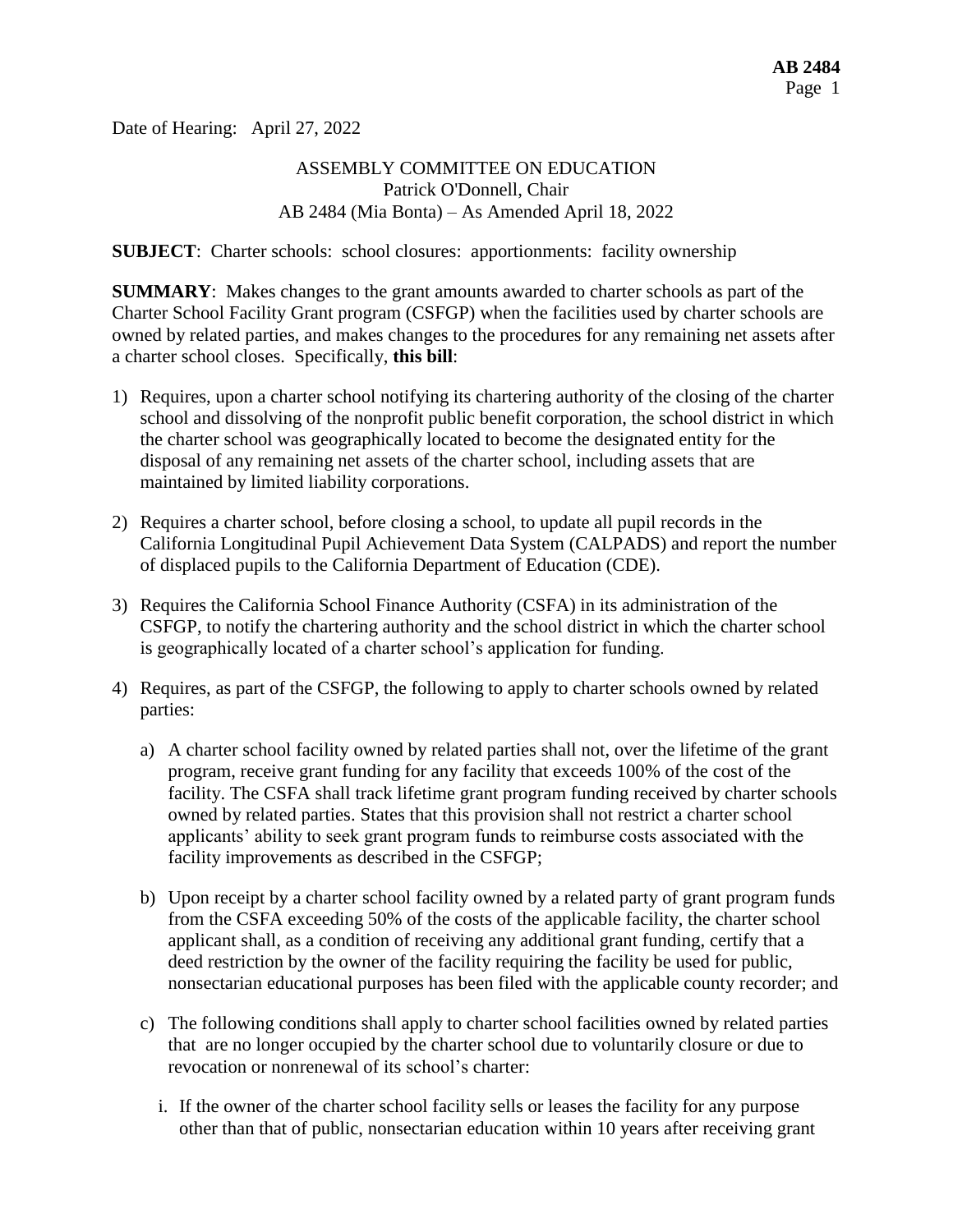program funds, that owner shall reimburse the CSFGP, after honoring other financial obligations, for all grant funds received since January 1, 2023; and

- ii. The reimbursement due to the CSFGP shall be on a schedule to be determined by the CSFA, but not beyond 30 years from the date of the facility sale or lease.
- 5) Defines "Charter school facility owned by related parties" to mean a charter school whose facilities are held by a party or parties related to, or solely owned by, the charter school or its management organization, including a corporate entity formed exclusively for the purpose of managing or providing support to the charter school or group of related charter schools and any direct or indirect wholly owned subsidiary of any such corporate entity. Related parties may be identified in a charter school's audited financial statements according to generally accepted accounting principles recognized in the United States.
- 6) Defines "Cost of the facility" to mean the purchase price of the facility at the time that the facility was purchased by its current, related party owner.

# **EXISTING LAW**:

- 1) Establishes the CSFGP (SB 740 Program), which provides assistance with facilities rent and lease costs for pupils in charter schools. (Education Code (EC) 47614.5)
- 2) Implements the CSFA's administration of the CSFGP intended to provide assistance with facilities rent and lease costs for pupils in charter schools. (CCR Title 4, Division 15, Article 1.5, Sections 10170.1 – 10170.15)
- 3) Specifies that, subject to the annual Budget Act, commencing with the 2017-18 fiscal year, eligible charter schools shall receive an amount equivalent to one of the following, whichever is less:
	- a) Seventy-five percent of annual facilities rent and lease costs for the charter school; or
	- b) For the 2017-19 fiscal year, an amount equal to \$1,117 per unit of average daily attendance (ADA). Beginning in the 2018-19 fiscal year, the amount of funding provided per ADA in the preceding fiscal year, adjusted by the percentage change in the annual average value of the Implicit Price Deflator for State and Local Government Purchases of Goods and Services for the United States, as published by the United States Department of Commerce for the 12-month period ending in the third quarter of the prior fiscal year.
- 4) Specifies that in any fiscal year in which there are insufficient funds to fully fund the approved amounts, the CSFA shall apportion the available funds on a pro rata basis. (EC 47614.5)
- 5) Specifies that eligibility is based on the geographic location of the charter schoolsite, pupil eligibility for free or reduced price meals, and a preference in admissions, as appropriate. Specifies that charter schoolsites are eligible for funding if the charter schoolsite meets either of the following conditions: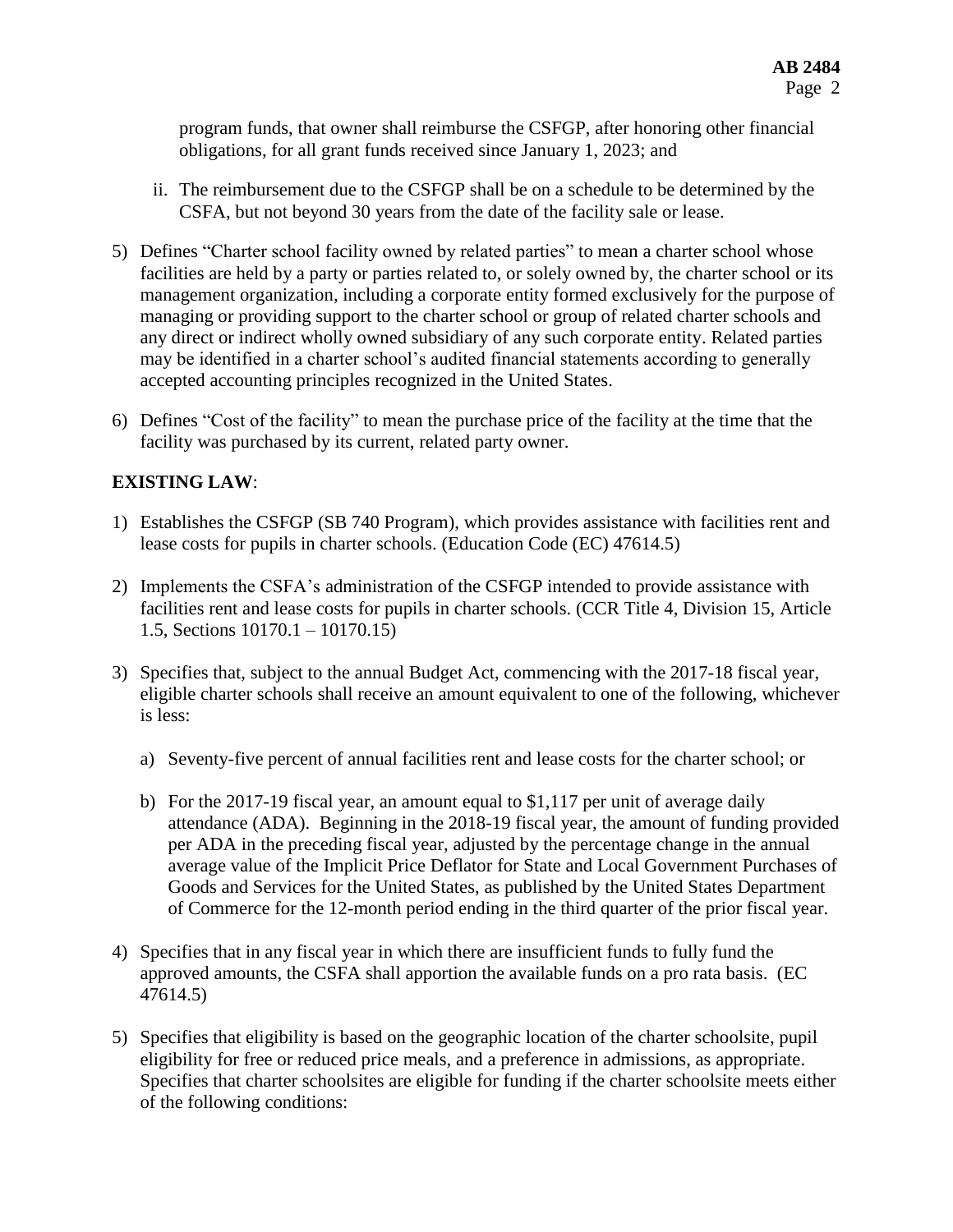- a) The charter schoolsite is physically located in the attendance area of a public elementary school in which 55% or more of the pupil enrollment is eligible for free or reduced price meals and the schoolsite gives preference in admissions to pupils who are currently enrolled in or reside in the attendance area where the charter schoolsite is located.
- b) 55% or more of the pupil enrollment at the charter schoolsite is eligible for free or reduced price meals. (EC 47614.5)
- 6) Prohibits grant funds to be apportioned for any of the following:
	- a) Units of ADA generated through nonclassroom-based instruction, except as specified;
	- b) Charter schools occupying existing school district or county office of education (COE) facilities; or
	- c) Charter schools receiving reasonably equivalent facilities from their chartering authority. (EC 47614.5)
- 7) Specifies that grant funds shall be used for costs associated with facilities rents and leases and may also be used for costs associated with remodeling of a building, deferred maintenance, initially installing or extending service systems and other built-in equipment, and improving sites. (EC 47614.5)
- 8) Authorizes the State Allocation Board (SAB) to establish a program that requires a school district, COEs, or charter school that sells real property that was purchased with or modernized with, or on which improvements were constructed that were funded with, any moneys from state bond funds, to return to the SAB the moneys received for the purchase, modernization or construction, if the property is sold within 10 years of receipt of those funds and the proceeds from the sale are not used for capital outlay, education or child care purposes. (EC 17462.3)
- 9) Establishes, under the Charter Schools Facilities Program, a process for disposal of a charter school facility when a charter school ceases to utilize the facility for charter school purposes. (EC Section 17078.62)
- 10) States that charter schools and an "entity managing a charter school" are subject to Article 4 (commencing with Section 1090) of Chapter 1 of Division 4 of Title 1 of the Government Code as well as the Political Reform Act of 1974. (EC 47604.1)
- 11) Establishes the procedures for charter school closure including, but not limited to, transfer of student and employee records, completion of final audit, and the disposal of net assets. (CCR Title 5, Section 11962)
- 12) Requires the following information to be transmitted to CDE when a charter school closes:
	- a) The effective date of the closure;
	- b) The name(s) of and contact information for the person(s) to whom reasonable inquiries may be made regarding the closure;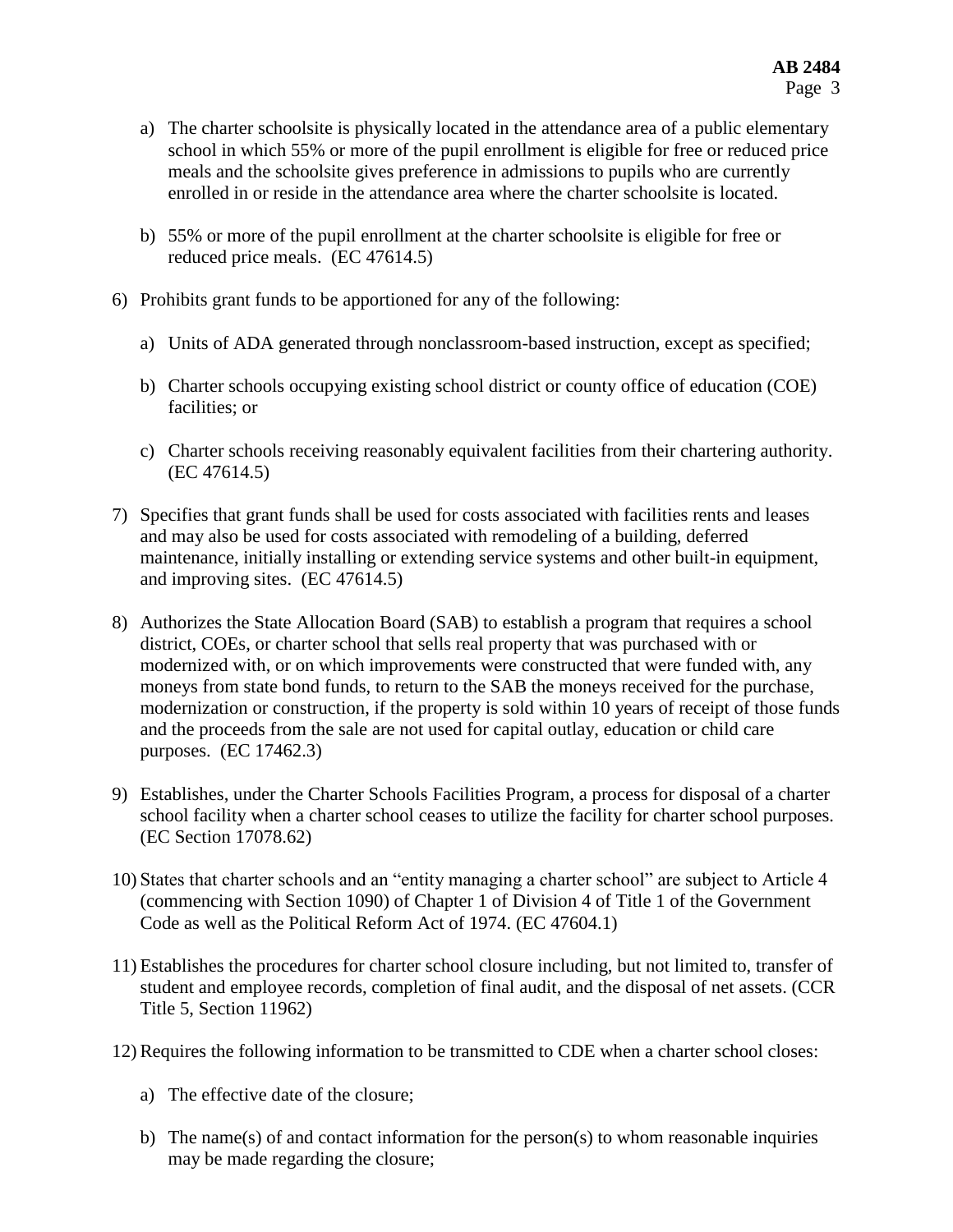- c) The pupils' school districts of residence; and
- d) The manner in which parents (guardians) may obtain copies of pupil records, including specific information on completed courses and credits that meet graduation requirements. (CCR Title 5, Section 11962)
- 13) Requires specified charter school closure information be transmitted to CDE. (CCR Title 5, 11962.1)

### **FISCAL EFFECT**: Unknown

#### **COMMENTS**:

*Need for the bill.* According to the author, "In recent years, the Legislature has worked hard to raise standards for charter schools so that students can learn in safe environments under the oversight of a local authorizer. However, additional reforms are needed to guarantee accountability in the event that a charter school closes. Each year, on average 2.7 charter schools close between the months of October and April. Mid-year closures negatively impact not only students but also neighboring schools, who must accommodate the influx of students by finding classroom space, hiring teachers and classified staff, purchasing instructional materials, and transferring records. Furthermore, charter closures mean substantial taxpayer investments in school facilities may be lost or inaccessible to future generations of students if those facilities are privately held."

The author also states, "AB 2484 will enhance charter school closure procedures by requiring all charters to uniformly report pupil information to CALPADS prior to closure, so that the educators accommodating transferring students have all the information they need to help those students succeed, and by requiring charters to report the number of displaced students to the California Department of Education. Additionally, this bill will ensure that taxpayer dollars follow students, not private corporations, by transferring any net remaining assets after a charter school closes to the local school district in which a charter school was located. Finally, AB 2484 establishes guardrails to ensure that Charter School Facilities Grant (SB 740) Program dollars are used for public, nonsectarian educational purposes, not the systematic acquisition of real estate by large charter school chains. These guardrails include capping repayments for Charter Management Organization-owned properties, requiring grant-deed restrictions to preserve land for public educational use, and ensuring repayment of taxpayer funds if a charter school closes within 10 years of receiving a grant."

*Charter School Facility Grant Program (CSFGP).* The CSFGP was established by SB 740 (O'Connell), Chapter 892, Statutes of 2001, to provide charter schools serving low-income areas with assistance in rent and lease payments. Eligible charter schools may receive up to \$1,117 per unit of ADA (adjusted annually), but may not receive more than 75% of the school's annual rent or lease costs. If the program is oversubscribed, the funds would be distributed on a pro-rata basis. Eligibility is limited to:

1) A charter school physically located in the attendance area of a public school with at least 55% of its students eligible for free or reduced price meals, and the school gives preference in admissions to pupils who are currently enrolled in that public elementary school and to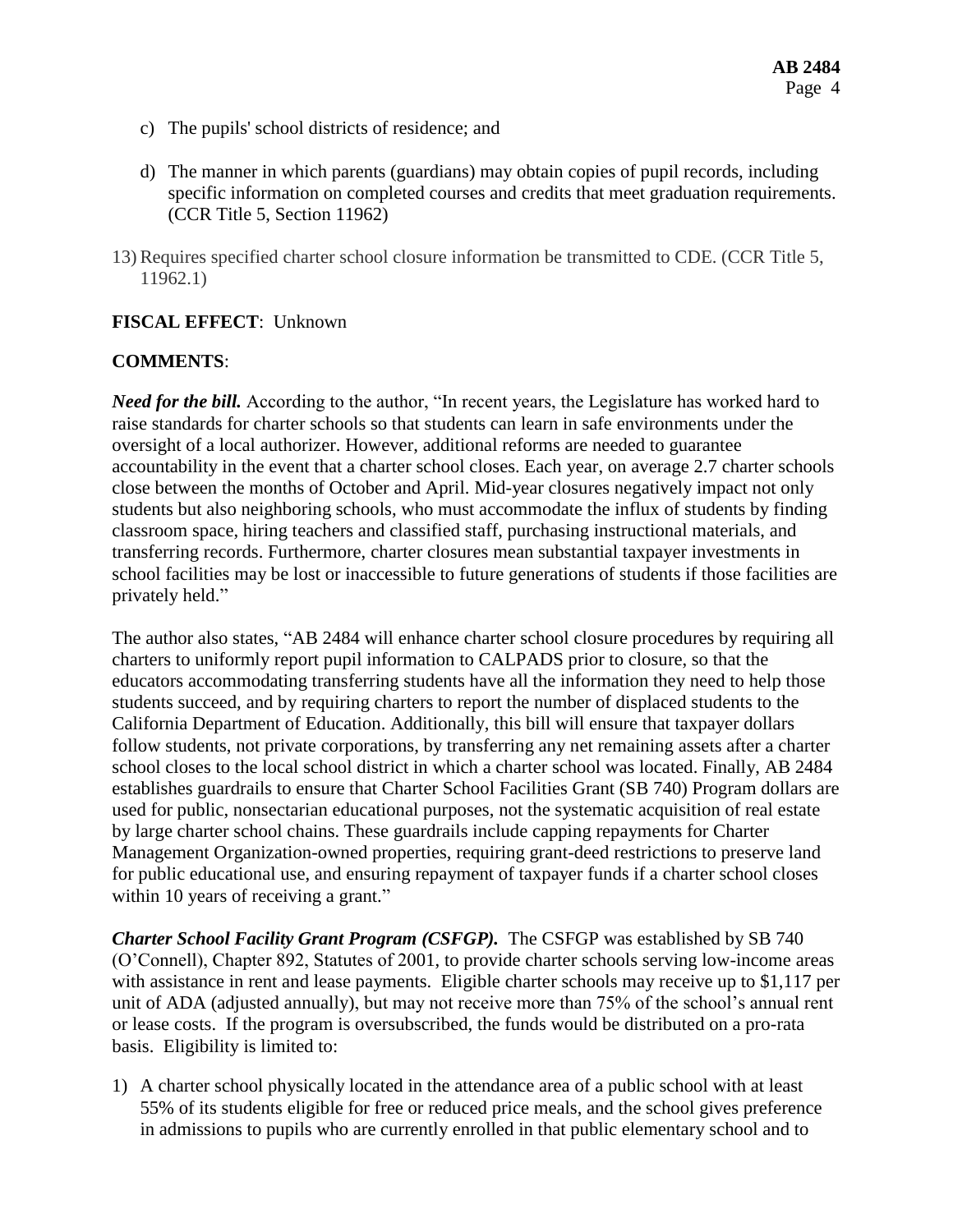pupils who reside in the attendance area where the charter school is located (called the Expanded Eligibility criterion); or

2) A charter school in which 55% or more of its pupil enrollment is eligible for free or reduced price meals. Funds may be used for costs associated with facilities rents and leases, but may also include remodeling, deferred maintenance, initially installing or extending service systems and other built-in equipment, and improving sites.

Charter schools are eligible for the CSFGP if they are located in a community with 55% or more of the students eligible for free or reduced price meals, with the intent that these charter schools would enroll a representative proportion of students from the community. However, the student population at some charter schools located in these communities is not representative of the community. Therefore, they receive the benefit of the CSFGP by locating in a lower income community, without serving the students in that community. *The Committee may wish to consider* whether the eligibility for the CSFGP should instead be based solely on the charter school's enrollment of free and reduced priced eligible students rather than the community where the school is located.

The enacting legislation stated the Legislature's intent to appropriate \$10 million for the program for the 2001-02, 2002-03, and 2003-04 fiscal years (FY). Funds for this program have increased substantially over time, with the bulk of the funding coming from the transfer of funds from the phase out of the Year-Round Operational Grant Program. SB 658 (Romero), Chapter 271, Statutes of 2008, required all funds appropriated for the Year-Round School Grant Program at the FY 2007-08 level, which, at the time, was \$97 million, to be transferred to the CSFGP at a rate of 20% each year. The FY 2009-10 budget reduced allocations to categorical programs, including this program, by approximately 35%. The program received \$92 million in FY 2012- 13. Up until FY 2010-11, the CSFGP was a reimbursement-based program. The FY 2010-11 budget contained language authorizing charters to receive grants at the beginning of the fiscal year based on prior year ADA and estimated costs. The program was administered by CDE until 2013 and is now administered by the CSFA under the California State Treasurer. Beginning with the 2018-29 fiscal year, the funding provided per ADA is adjusted by a cost inflator index. Funding for this program in FY 2021-22 is \$152 million. The Governor's 2022-23 budget proposes to provide an additional \$30 million ongoing increase to the program for remodeling, deferred maintenance, initially installing or extending service systems and other built-in equipment, improving sites, and facility modifications to mitigate the spread of COVID-19.

*CSFGP funds are used to pay for buildings owned by related parties.* According to the author, the CSFGP does not cap lifetime payments for a given charter school facility. This means that over time, charter school facilities purchased by related-party LLCs have been funded at sometimes 2-3 times their purchase price. In other words, the facility's mortgage has been fully paid off with CSFGP funds and it continues to receive additional funds at market rate, in perpetuity. This poses a problem for other applicants. The program is oversubscribed, meaning there is not enough funding for all applicants that submit a qualifying application. If charter management organizations (CMOs) without a need continue to receive CSFGP funding, it is at the expense of those small charters without the resources to take advantage of such legally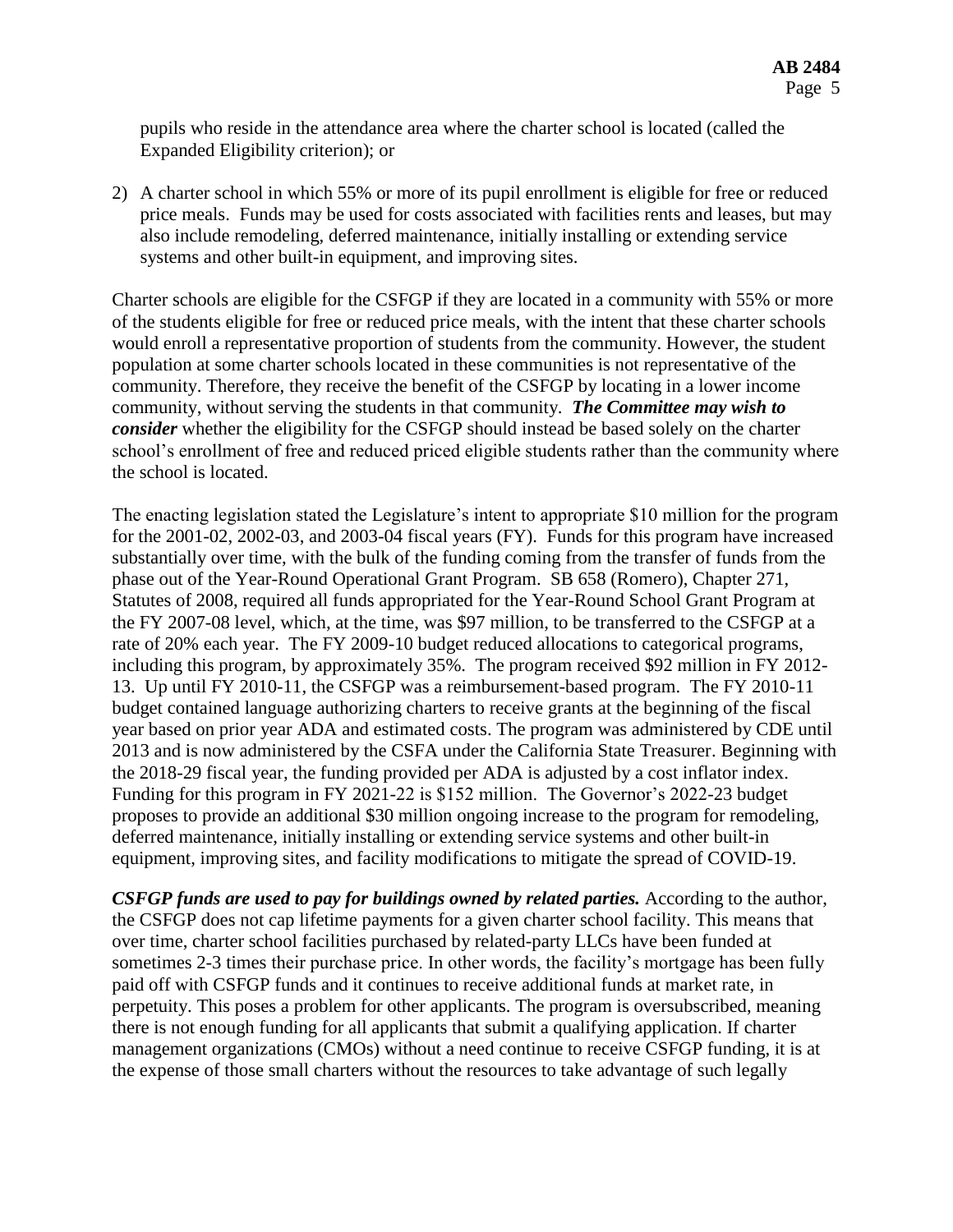dubious arrangements.<sup>1</sup> Below is a series of examples provided by the sponsor of the bill, the California School Employees Association, where CSFGP funding has broached or exceeded the purchase price of a given facility:

| <b>LLC</b>                                                      | <b>CMO</b>           | <b>SB 740</b><br>Program<br><b>Funds</b> | <b>School</b>                                                           | Assessor /<br><b>Parcel</b><br><b>Identification</b><br><b>Number</b> | <b>Property</b><br><b>Purchase Record</b> | Percent<br><b>Funded</b><br>through SB<br>740 |
|-----------------------------------------------------------------|----------------------|------------------------------------------|-------------------------------------------------------------------------|-----------------------------------------------------------------------|-------------------------------------------|-----------------------------------------------|
| 10704<br>Wilmington<br><b>LLC</b>                               | Alliance             | \$3,428,490.97                           | Alliance Cindy and<br><b>Bill Simon</b><br>Technology<br>Academy High   | 6068-001-040                                                          | Purchased (2010):<br>\$1,000,010          | 343%                                          |
| SoLa School 1,<br><b>LLC</b>                                    | <b>KIPP</b><br>SoCal | \$3,037,954.19                           | <b>KIPP</b> Empower<br>Academy                                          | 6032-035-045                                                          | Purchased (2013):<br>\$1,312,513          | 231%                                          |
| 4610 S. Main<br><b>Street Charter</b><br><b>Facilities LLC</b>  | Alliance             | \$3,865,884.56                           | Alliance Patti And<br>Peter Neuwirth<br>Leadership<br>Academy           | 5109-002-051                                                          | Purchased (2012):<br>\$1,900,000          | 203%                                          |
| Curiosity RE,<br>LLC c/o Marcia<br>Aaron                        | <b>KIPP</b><br>SoCal | \$3,699,623.86                           | <b>KIPP</b> Comienza<br><b>Community Prep</b>                           | 6025-028-038                                                          | Purchased (2017):<br>\$4,165,041          | 89%                                           |
| 2023 Union<br><b>LLC</b>                                        | Alliance             | \$4,642,094.31                           | Alliance Gertz-<br><b>Ressler Richard</b><br>Merkin 6-12<br>Complex     | 5124-002-021                                                          | Purchased (2006):<br>\$5,750,057          | 81%                                           |
| College for<br>Certain, LLC                                     | Aspire               | \$3,309,451.02                           | Aspire Golden<br><b>State College</b><br>Preparatory<br>Academy         | 41-4056-3                                                             | Purchased (2008):<br>\$4,660,000          | 71%                                           |
| 7907 Santa Fe<br><b>Avenue Charter</b><br><b>Facilities LLC</b> | Alliance             | \$1,343,060.17                           | <b>Alliance Margaret</b><br>M. Bloomfield<br>Technology<br>Academy High | 6202-038-054                                                          | Purchased (2012):<br>\$2,030,020          | 66%                                           |
| ChaMed LLC                                                      | <b>KIPP</b><br>SoCal | \$2,648,180.47                           | <b>KIPP</b> Iluminar<br>Academy                                         | 5251-009-002                                                          | Purchased (2014):<br>\$4,700,047          | 56%                                           |
| 1552 Rockwood<br><b>Street Charter</b><br><b>Facilities LLC</b> | Alliance             | \$992,656.79                             | Alliance Ted K.<br>Tajima High                                          | 5159-013-016                                                          | Purchased (2014):<br>\$1,945,019          | 51%                                           |
| 12628 S. Avalon<br><b>LLC</b>                                   | Green<br>Dot         | \$2,795,506.76                           | Animo Watts<br>College<br>Preparatory<br>Academy                        | 6086-031-016                                                          | Purchased (2018):<br>\$8,532,085          | 33%                                           |

<sup>&</sup>lt;sup>1</sup> According to *Spending Blind* (36), "While CMO chains account for just 28.5% of all charter schools in California, they have received nearly half of all funding under SB 740."

 $\overline{a}$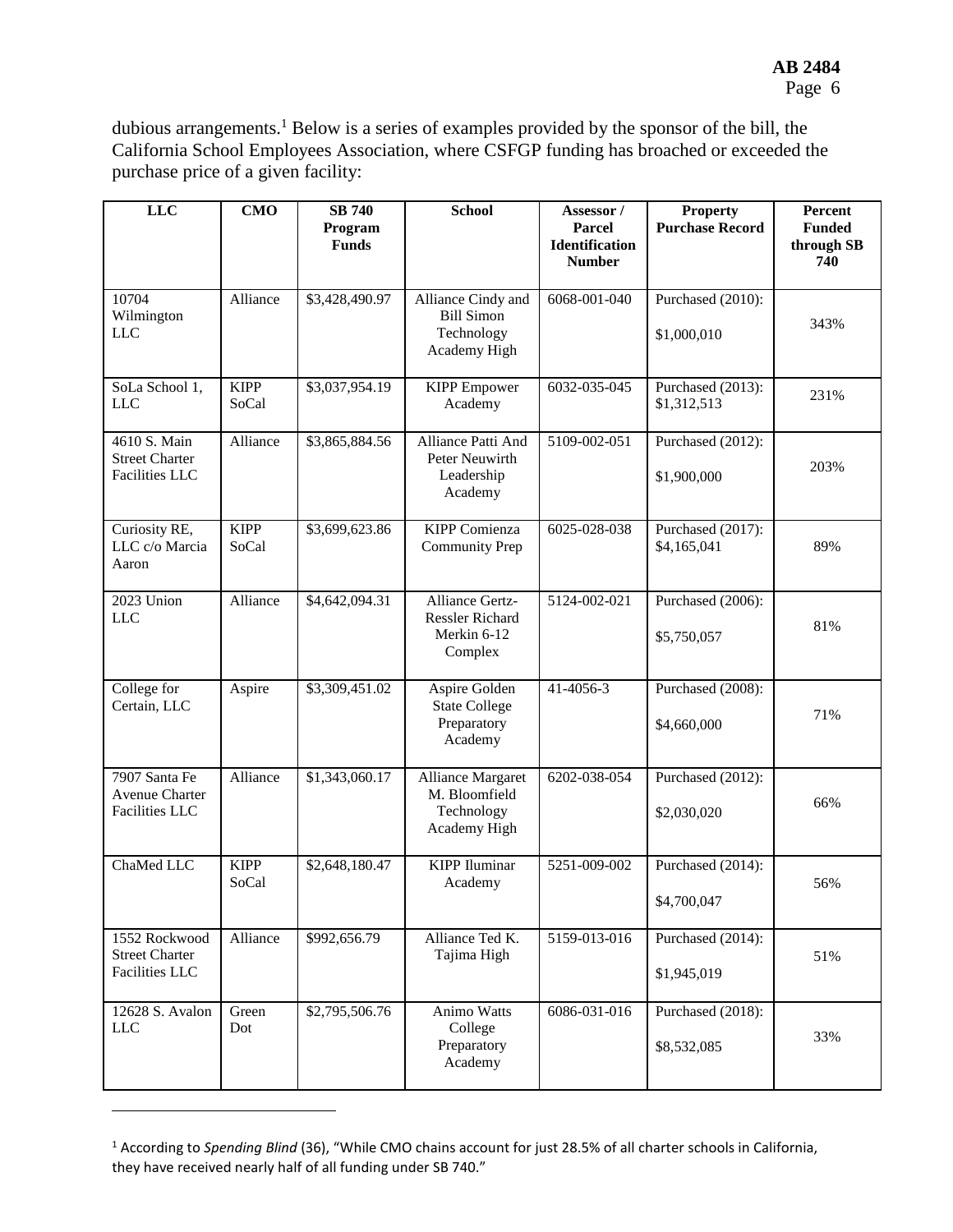| 111 <sup>th</sup> Place LLC | Green | \$1,656,731.16 | Animo James B.        | 6071-022-012 | Purchased (2019): |     |
|-----------------------------|-------|----------------|-----------------------|--------------|-------------------|-----|
|                             | Dot   |                | <b>Taylor Charter</b> |              |                   | 24% |
| $810$ East $111th$          |       |                | Middle                |              | \$6,900,069       |     |
| LLC                         |       |                |                       |              |                   |     |
|                             |       |                |                       |              |                   |     |

This bill, beginning January 1, 2023, prohibits funding for a charter school facility owned by related parties to exceed 100% of the cost of the facility, but does not prohibit a charter school from receiving additional grant funds for facility improvements.

*What happens when charter school facilities receiving CSFGP funds cease operations?* Under the School Facility Program, which administers state bond funds, the SAB is authorized to establish a program to require a school district, COE, or charter school to pay back bond funds received if the property is sold within 10 years of receipt of funds and the proceeds from the sale of the property are not used for capital outlay, education, or child care purposes. This bill establishes a comparable process by requiring the owner of a charter school facility that sells or leases the facility for any other purpose other than for public, nonsectarian education, within 10 years after receiving CSFGP funds, to return grant funds to the program, after honoring other financial obligations. The bill requires the reimbursement of funds to be on a schedule determined by the CSFA, by not more than 30 years from the date of the sale or lease of the facility.

*Conduit bonds and CSFGP*. Under existing law, the Treasurer's office is authorized to issue conduit revenue bonds for K-12 schools, including charter schools. Conduit bond financing is a mechanism of borrowing whereby a conduit issuer, typically a governmental agency, acts as a bridge between investors and the borrower. Interest received by investors that provide the funds for a project enjoy higher yields than general obligation bonds and are tax free. In return, the borrower benefits by paying lower interest rates. According to the 2020 report by the Treasurer's Office, between 2010 and 2020, almost \$2 billion in authority was issued, predominantly on behalf of charter schools.

The Treasurer's Office has expressed concerns that limiting the amount of funds to charter school facilities owned by a related party may lead to defaults on debt associated with these facilities. CSFGP funds have apparently been used to help charter schools pay for conduit bond financing. The CSFGP was established to help charter schools with leases, not to purchase facilities. When CSFGP is used to pay for conduit bond financing, the State is paying to purchase a facility that is wholly owned by a related party that owns the facilities used by the charter school, which is a private entity, and therefore it could be considered a gift of public funds. There is another program through state bonds funds for the acquisition and construction of charter school facilities. Purchase and paying debt service should remain with state bond funds. Allowing the CSFGP, funded by state general funds, to pay for the purchase and debt service of charter school facilities raises issues of concerns. Under the bond program, a charter is reviewed to ensure that it is "financially sound" and to ensure it has the ability to incur such debt. Facilities must meet state building regulations, including seismic standards under the Field Act. *The Committee may wish to consider* whether allowing CSFGP funds to be used to pay the debt associated with conduit revenue bonds that lead to ownership of a facility is an appropriate use of funds and should be prohibited.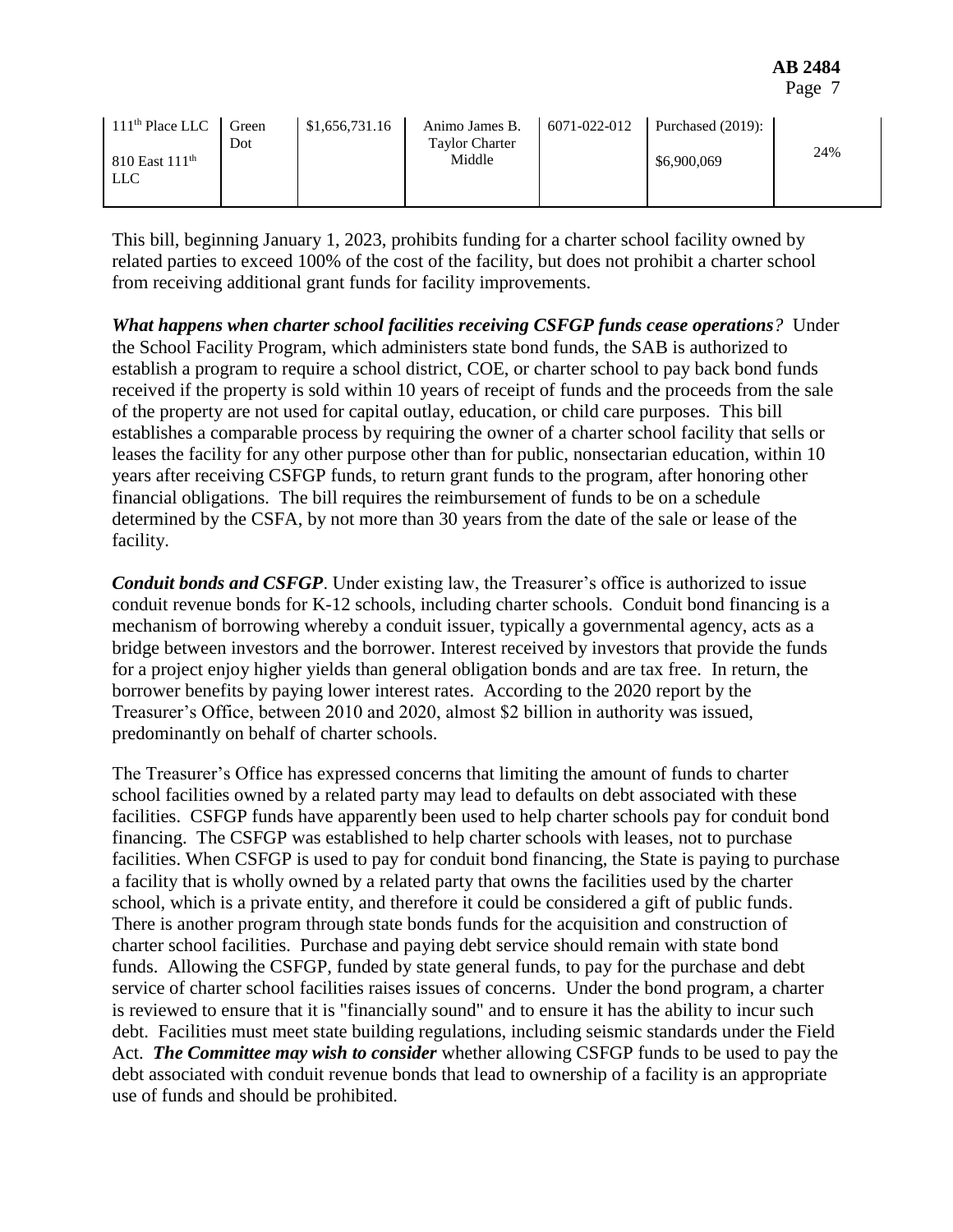*Data reporting prior to charter school closure.* This bill requires a charter school to update pupil information in CALPADS and report the number of displaced students to CDE, prior to closure. Existing law requires the following information to be transmitted to CDE when a charter school closes:

- a) The effective date of the closure;
- b) The name(s) of and contact information for the person(s) to whom reasonable inquiries may be made regarding the closure;
- c) The pupils' school districts of residence; and
- d) The manner in which parents (guardians) may obtain copies of pupil records, including specific information on completed courses and credits that meet graduation requirements.

In addition to reporting the pupil's school districts of residence to CDE, this bill would require charter schools to report the number of students who will be displaced due to the closure, which is equivalent to the charter school's final enrollment numbers.

*Disposal of net remaining assets.* When a charter school closes, the remaining assets are used to pay outstanding payroll, PERS or STRS contributions, and contracts, among other things. If there is remaining funding left over after all debts are paid, they are held in an account by the charter school's authorizer. Currently, charter school authorizers are not allowed to spend those remaining funds, and they are not automatically returned to the state.

This bill would require that any remaining net assets of a charter school be transferred to the local school district where the charter school is physically located for disposal of any remaining assets. Currently, there are a number of charter schools that are physically located outside the jurisdiction of their authorizer, however, after the passage of AB 1507 (Smith) in 2019, this practice is now prohibited. Existing schools may continue to locate outside their authorizer's jurisdiction only with the approval of the local district where the school is physically located.

There are several policy questions to consider in proposing such a change. First, the bill creates ambiguity about which entity should receive the net assets. Many areas of the state have school districts with overlapping boundaries. This is especially the case with areas with elementary districts and high school districts. If a charter school that serves students in grades K-12 closes, should the net assets go to the elementary school district or the high school district? Additionally, if a county wide charter school closes and it has facilities in multiple school districts, which school district should receive the remaining net assets? Would it be split between the school districts?

Second, charter school authorizers are the entities that do oversight over the charter school, and work closely with all parties when a charter school closes. This work is largely covered by the oversight fees that a charter school pays their authorizer, however, many authorizers spend far more on oversight than the oversight fees that charter schools pay. In this instance, one could argue that authorizers are the most logical entity to receive any remaining net assets when a charter school closes.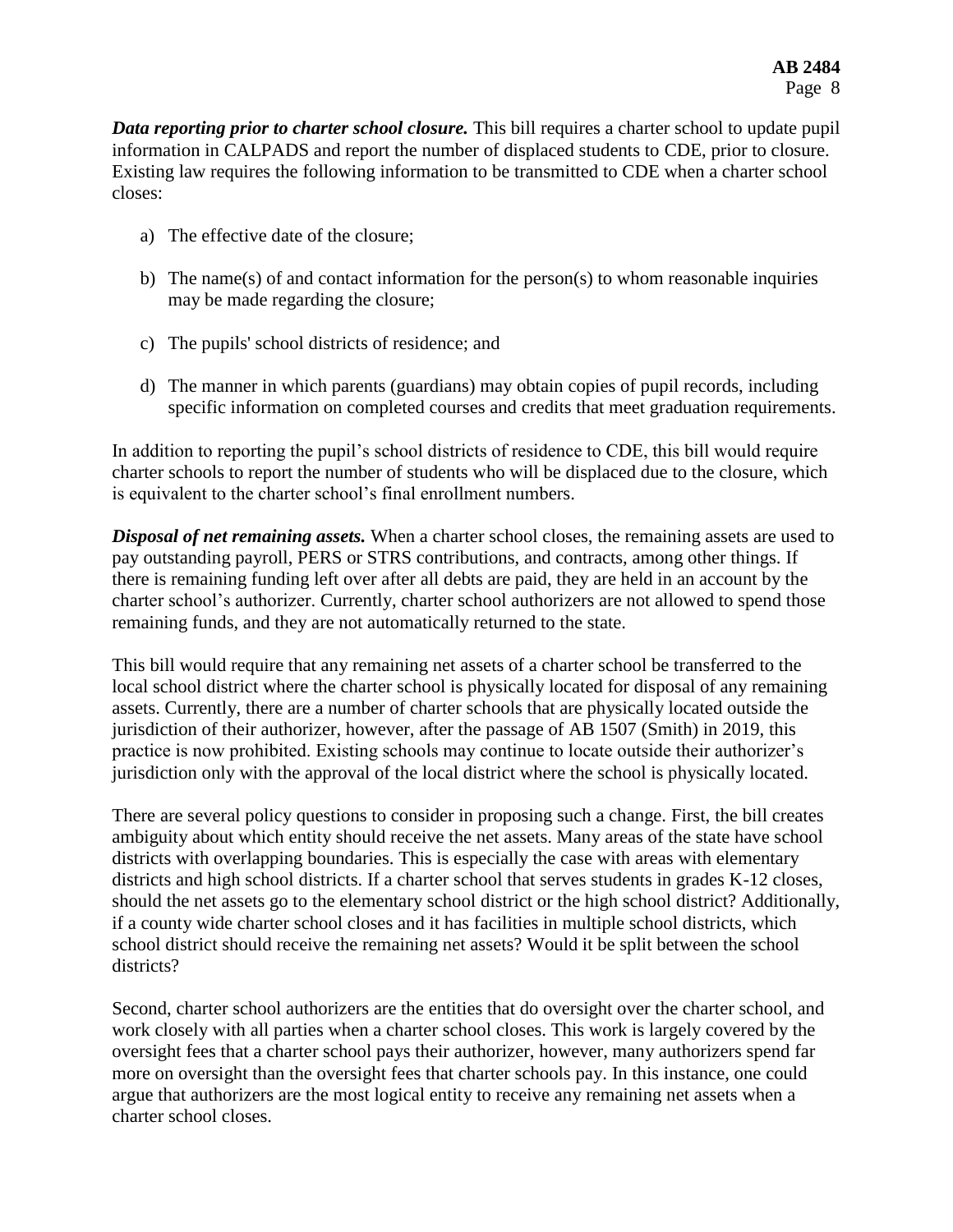Third, this bill lacks specificity regarding the logistics of the reallocation of remaining net assets. Some authorizers currently have accounts with the remaining net assets of previously closed charter schools. It is unclear what will happen to these existing accounts, as there is not currently a process for these funds to be returned to the state, or sent to other school districts.

*The Committee may wish to consider* whether the school district where the charter school is physically located is the best choice to receive the remaining net assets, or whether the authorizer is the best choice to receive such assets.

*Arguments in support*. The California Labor Federation states, "For too long, gaps in the law have enabled charter schools and their affiliates to grow private real estate holdings at the taxpayer's expense. Taxpayer dollars have funded the acquisition and maintenance of charter school facilities, which are ultimately held privately by Charter Management Organizations. AB 2484 requires that upon closure of a charter school the facilities' title must be transferred to the school district in which the facility is located *or* the charter school must reimburse the California School Finance Authority in the amount of grants received. This will close loopholes in existing law to ensure that the public's investments in educational facilities continue to benefit California's public education system. The bill also clarifies that should a charter school close mid-academic year, any unspent dollars must be reallocated proportionally to the public schools that admit displaced students."

*Arguments in opposition*. The Charter Schools Development Center states, "This bill would unnecessarily impose ambiguous and impractical mandates on the process of closing a charter school. It also unnecessarily adds an additional cap on lease aid a charter school may receive based on the purchase price of a facility, without regard to many other legitimate and necessary costs."

### *Recommended Committee Amendments. Staff recommends the bill be amended to:*

- 1) Prohibit CSFGP funds to be used to pay the debt associated with conduit revenue bonds.
- 2) Authorize eligibility for the CSFGP only based on the charter school's enrollment of FRPM students.

*Related legislation.* SB 645 (Simitian) of the 2011-12 Session would have created charter school academic accountability measures for renewal; expanded eligibility for Charter School Facility Grant Program; and, authorized the CSFA to refinance working capital for charter schools. This bill was held in the Assembly Appropriations Committee.

AB 2047 (Huff) of the 2005-06 Session would have deleted the provision of law stating the intent of the Legislature to appropriate \$10 million for the CSFGP for the 2001-02, 2002-03, and 2003-04 fiscal years, and specified that for the 2006-07 fiscal year and each fiscal year thereafter, the program shall be funded at the level appropriate in the annual Budget Act, or other statute. This bill was held in the Assembly Appropriations Committee.

AB 2323 (Huff) of the 2005-06 Session would have expanded eligibility to charter schools located in attendance areas of public schools where 50% or more but less than 70% pupils are eligible for free and reduced-price meals and the charter school gives preference to students enrolled in the public school or the charter school enrolls 50% or more but less than 70 percent